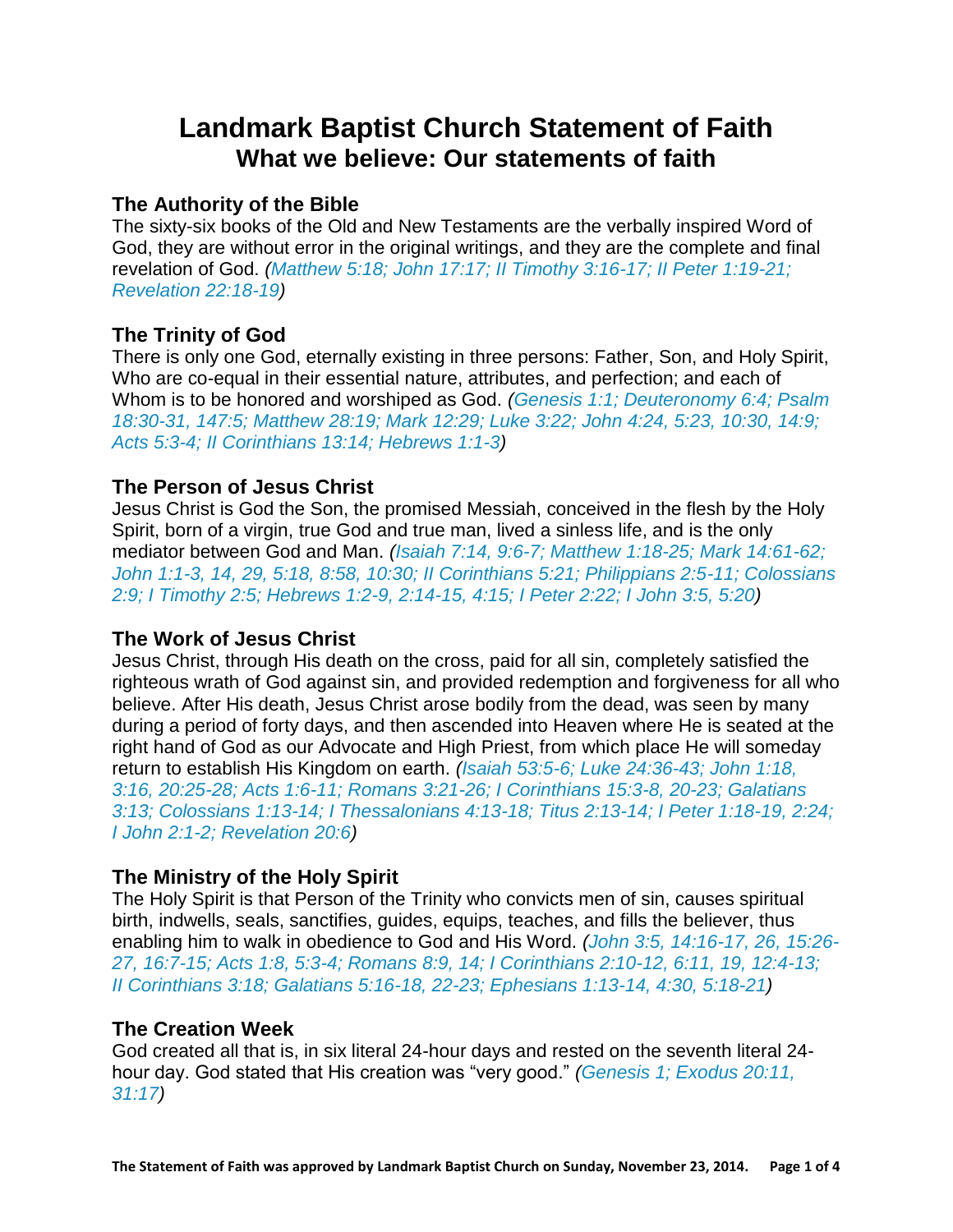#### **Satan**

Satan is the instigator of evil and a real spirit being, not simply the personification of evil. He is a fallen angel who, under the sovereign permission of God, has been given temporary rulership of the earth. He was utterly defeated at the cross, but the execution of his judgment has been postponed by God until after the Millennial Kingdom when he will be cast into the eternal lake of fire. In the meantime, he deceives the world and seeks to establish his counterfeit kingdom on earth to discredit and blaspheme God and to tempt, accuse, attack and destroy believers. He can be resisted by the believer through faith and reliance on the power of the Holy Spirit *(Gen. 3:1-5; Isa. 14:12-17; Ezek. 28:11-19; Job 1-2; 1 John 5:19; 2 Cor. 11:14; 1 Tim. 3:6; James 4:7; 1 Pet. 5:8-9; Rev. 12:9, Rev. 20:1-3, Rev. 7-10)*.

# **The Fall of Man**

Man was created by God in His own image on the sixth day and placed in the Garden of Eden; he fell into sin through personal disobedience to the revealed will of God; and as a result, all mankind is sinful in nature and practice, is unable to save themselves, and faces eternal separation from God. *(Genesis 1:26-28, 2:7, 18-24, 3:1-24, 9:6; Matthew 19:4; Mark 7:21-23; John 8:42-44; Romans 1:18, 3:10, 23, 5:1; Ephesians 2:1-3)*

### **The Salvation of Man**

Eternal salvation from sin, death and hell is the free gift of God's grace, and is based solely upon man's personal faith and belief in Jesus Christ. He voluntarily died in our place as a substitutionary sacrifice for our sins and arose bodily from the dead, thus guaranteeing our own resurrection to eternal life. This salvation is not received by, nor based on, any sacrament, merit, or good work on our part. This one who receives Christ's salvation is eternally secure. Upon salvation the Holy Spirit leads us to obey God, love Him supremely and others sacrificially. *(John 1:11-13, 3:16, 5:24, 10:28-30, 14:6, 15:15-17; Acts 16:31; Romans 3:23-26, 5:8, 6:23, 10:9-10; Ephesians 2:8-10; Titus 3:5; Hebrews 7:24-25; I Peter 1:18-19, 1:22-23; I John 4:11-17, 5:11-13)*

### **The Destiny of Man**

At death, the redeemed pass immediately into the presence of Christ and there remain in joyful fellowship until their bodily resurrection unto life. The unsaved at death descend immediately into Hades where they are kept under punishment until their bodily resurrection resulting in eternal damnation. *(Daniel 12:2; Luke 16:22-23, 23:43; II Corinthians 5:8; Philippians 3:10-11, 21; Revelation 20:11-15)*

#### **The Nature and Organization of the Church**

All who have placed their faith in Christ are united together immediately by the Holy Spirit in one spiritual body, the church, of which Christ is the Head. In addition, the members of this one spiritual body are directed to associate themselves together in local churches. *(Matthew 16:18; Acts 2:46-47; I Corinthians 12:13; Ephesians 1:22-23; Colossians 1:18; Hebrews 10:25)*

These local independent churches have been given the needed authority and scriptural guidelines for administering that order, discipline, and worship which Christ, the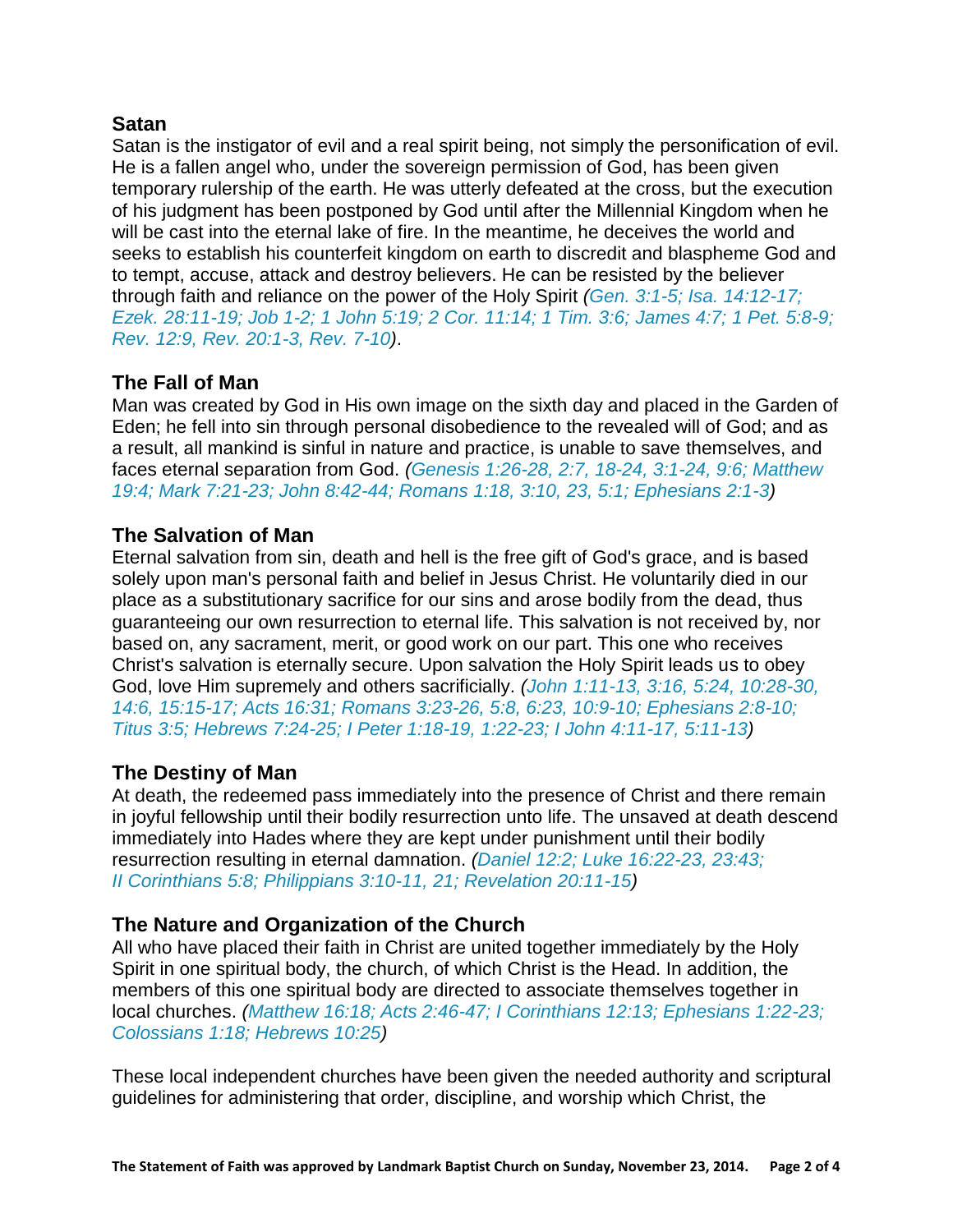sovereign head, had appointed. The biblically designed officers serving under Christ and over the church are pastors and deacons. *(Acts 6:1-6, Ephesians 4:11-12; I Timothy 3:1-13; Titus 1:5-9; I Peter 5:1-5)*

#### **The Ordinances of the Church**

Two ordinances have been committed to the local church: baptism and the Lord's Supper (Communion). Christian baptism is the immersion of a believer in water in the name of the Father, Son, and Holy Spirit. This ordinance, being a command of Christ, is recognized as a prerequisite for membership in the local church. Likewise, Communion was instituted by Christ for commemoration of His atoning death. These two ordinances are to be observed until the return of the Lord Jesus Christ. Neither of these ordinances are the means of salvation; however, when celebrated in genuine faith they confirm and nourish the believer and the church body. *(Matthew 28:16-20; Luke 9:23, 22:19-20; Acts 2:41, 10:47-48; Romans 3:21-27; I Corinthians 10:16-17, 11:23-29; Ephesians 2:8-9, 4:4-6; Hebrews 9:22; I Peter 3:21)*

#### **Marriage**

Marriage is a sacred covenant instituted and ordained by God and defined by Holy Scripture as being exclusively between one man and one woman. (*Genesis 2:24; Romans 7:2; 1 Corinthians 7:10; Ephesians 5:22-23*)

#### **Future Events**

One of the coming great events in the fulfillment of prophecy concerning the church is the personal, bodily return of the Lord to remove from the earth His waiting church and to reward them according to their works. *(John 14:2-3; Romans 14:10-12; I Corinthians 3:11-15, 15:51-53, II Corinthians 5:10; I Thessalonians 4:15-17; Titus 2:11-13; Revelation 3:10)*

Another event yet to come is the seven year period of tribulation during which the judgements of God will be poured out upon the unbelieving world. These judgements will climax with the return of Christ in glory to the earth. He will destroy His enemies and restore Israel to her land. *(Daniel 9:27, 12:1; Jeremiah 30:7; Matthew 24:15-31, 25:31- 46; II Thessalonians 2:7-12; Revelation 16:1-19, 21, 19:1-21)*

Christ will then establish His thousand-year kingdom in which the saints will reign with Him over Israel and all the nations of the earth. *(Deuteronomy 30:1-10; Isaiah 11:1-16, 65:17-25; Ezekiel 37:21-28; Revelation 19:11, 20:1-6)*

At the close of the thousand year reign the unsaved dead will be raised and committed to eternal punishment and the saved will enter the eternal state of glory with God. *(Mark 9:43-48; I Corinthians 15:24-28; II Thessalonians 1:9; II Peter 3:10-13; Revelation 20:11-15, 21:1-4, 22:5, 11)*